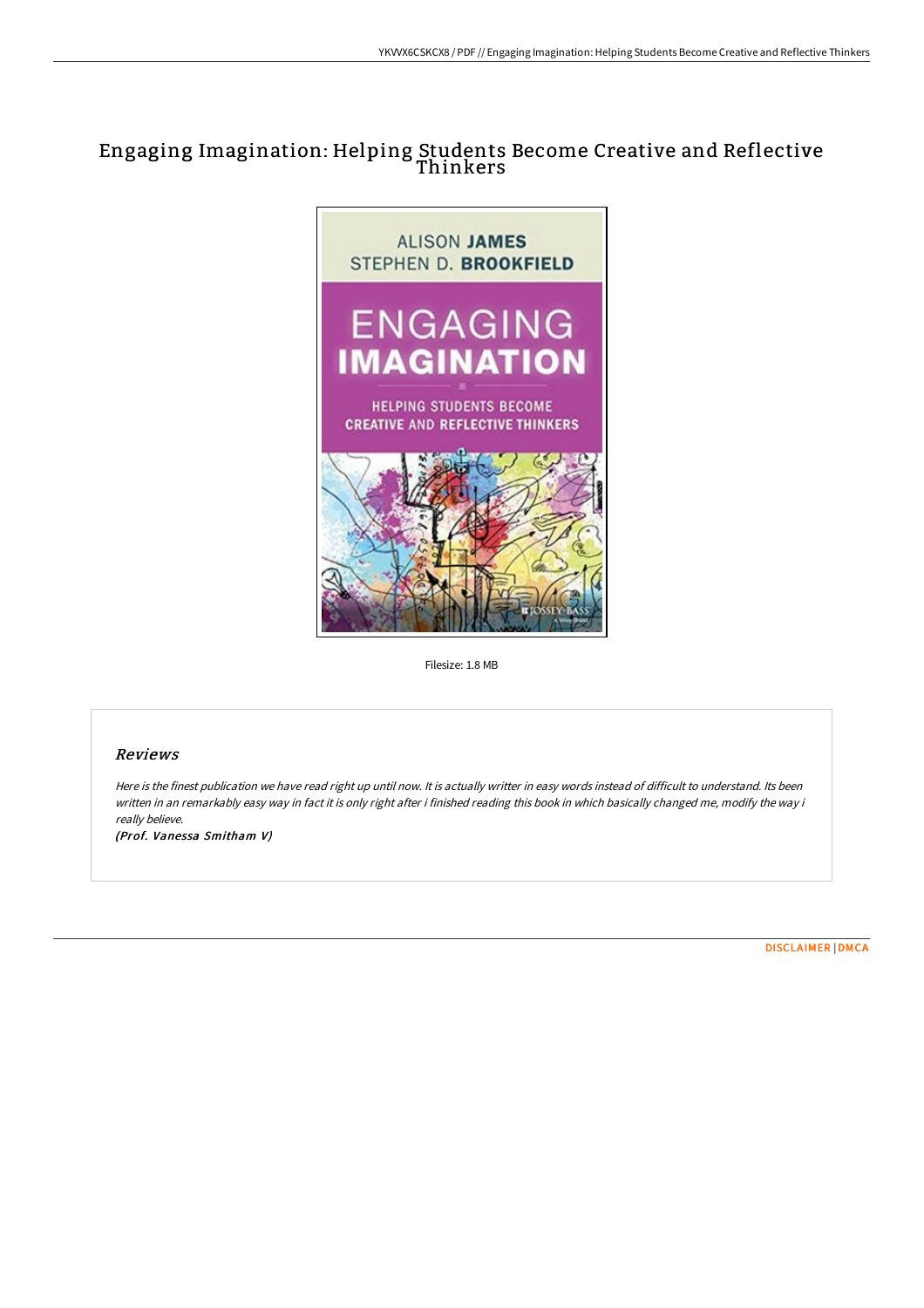### ENGAGING IMAGINATION: HELPING STUDENTS BECOME CREATIVE AND REFLECTIVE THINKERS



John Wiley & Sons Inc. Hardback. Book Condition: new. BRAND NEW, Engaging Imagination: Helping Students Become Creative and Reflective Thinkers, Alison James, Stephen D. Brookfield, How to nurture creativity in tomorrow s innovators today s college students When asked what they want colleges to emphasize most, employers didn t put science, computing, math, or business management first. According to AAC&U s 2013 employer survey, 95% of employers give hiring preference to college graduates with skills that will enable them to contribute to innovation in the workplace. In Engaging Imagination: Helping Students Become Creative and Reflective Thinkers, two leading educators help college instructors across disciplines engage students in nurturing creativity and innovation for success beyond the classroom. Alison James, an expert in creative arts education, and Stephen D. Brookfield, bestselling author, outline how creative exploration can extend students reflective capabilities in a purposeful way, help them understand their own potential and learning more clearly, and imbue students with the freedom to generate and explore new questions. This book: \* shows why building creative skills pays dividends in the classroom and in students professional lives long after graduation: \* offers research-based, classroom-tested approaches to cultivating creativity and innovation in the college setting; \* provides practical tools for incorporating play into the college curriculum; \* draws on recent advances in the corporate sector where creative approaches have been adopted to reinvigorate thinking and problem-solving processes; and \* includes examples from a variety of disciplines and settings. Engaging Imagination is for college and university faculty who need to prepare students for the real challenges of tomorrow s workplace.

B Read Engaging [Imagination:](http://bookera.tech/engaging-imagination-helping-students-become-cre.html) Helping Students Become Creative and Reflective Thinkers Online  $\blacktriangleright$ Download PDF Engaging [Imagination:](http://bookera.tech/engaging-imagination-helping-students-become-cre.html) Helping Students Become Creative and Reflective Thinkers